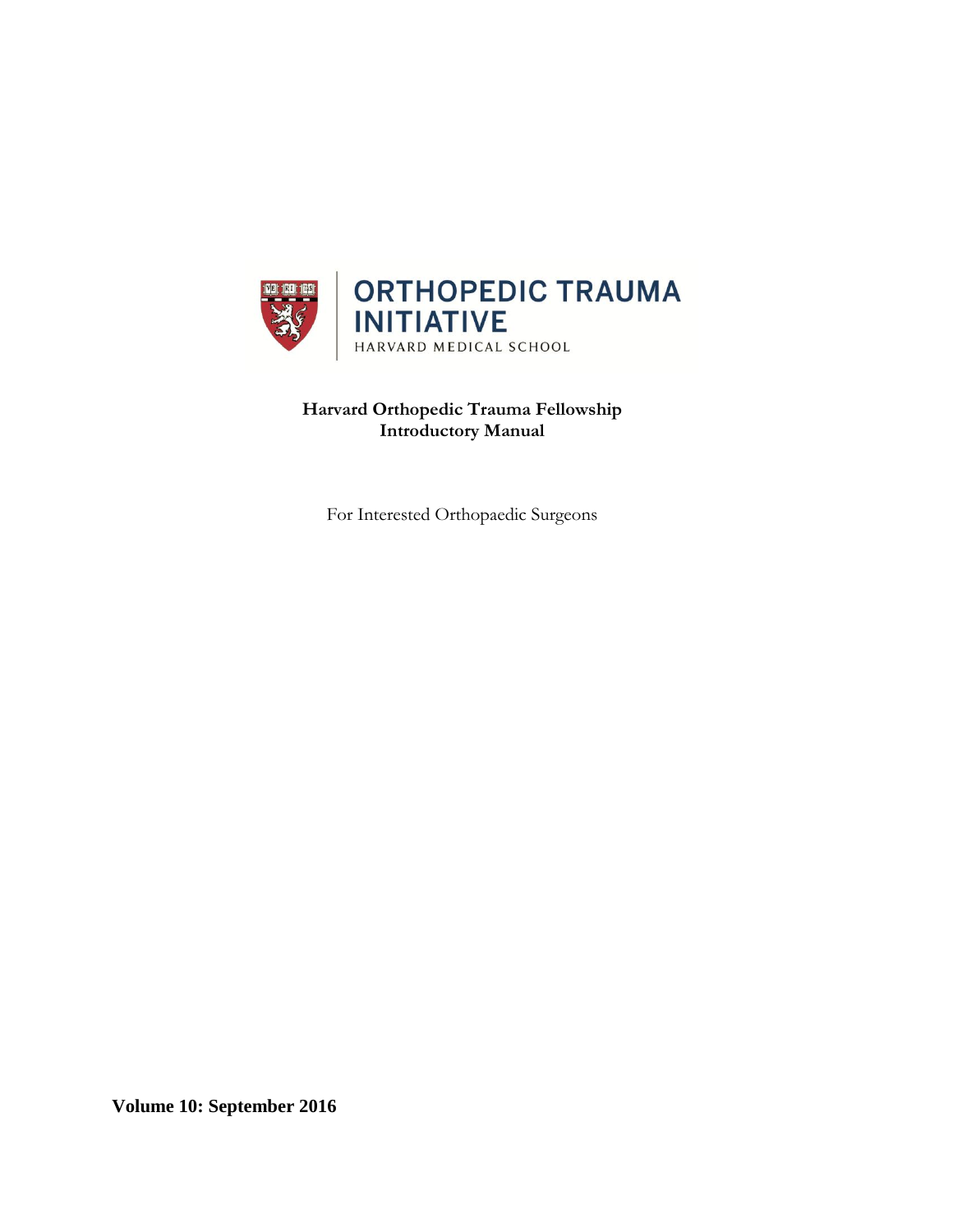# **Introduction and Welcome**

Thank you for your interest in the Harvard Orthopedic Trauma Fellowship Program! This booklet is intended to give you an overview of the fellowship year.

We expect that the time you spend with us will be a tremendously productive, thoughtprovoking, and fun experience. While a member of the Trauma team you will have the opportunity to experience a blend of trauma that is both hot and not so hot, complex and more routine. You will frequently be asked to demonstrate independent clinical judgment and will be expected to function with a degree of autonomy.

Unlike most Orthopaedic subspecialties, trauma is a team effort. To deliver quality patient care it is essential that we work together with everyone thinking, spotting problems and developing solutions. Working as a team lessens the burden for all of us, but it also means that we are as strong as our weakest link. We hope you will do your part to make our service the best in the country and that your experience is one you will share with future generations of Orthopaedists.

We have put together the following information with the expectations it will assist you in learning about the fellowship experience, our philosophies, and our team. That said, this manual is in no way exhaustive or meant to discourage you from asking any questions about our program. Please do let any of us know of any questions you may have.

### **Fellowship Structure**

The program offers two one-year fellowships. The Fellow must successfully apply for a full Massachusetts license, and is then credentialed as an attending surgeon.\* The fellowship is divided into two 6-month blocks. One fellow will start at MGH and the other will start at BWH and rotate half-way through the year.

You will also work with Drs. Ken Rodriguez, Paul Appleton, Jack Wixted, and John Kwon, the Orthopaedic Trauma Faculty at Beth Israel Deaconess Medical Center (BIDMC). While BIDMC is not officially part of our program, we work closely with Drs. Rodriguez, Appleton, Wixted, and Kwon on research and teaching initiatives across the Harvard system. You will be credentialed at BIDMC so that you may operate with these faculty when there are cases in which you are interested and your schedule allows.

The fellow functions as a full attending physician, with a corresponding high degree of independence in the operating room, and in both the in and outpatient settings. He/She is expected to be proficient in the care of basic fractures and help take the residents through these fractures in the operating room. As the year goes along, the fellow is allotted increasing responsibility under staff supervision for progressively complex trauma cases. The fellows have trauma specialist backup at all times and all of their clinical activity is monitored daily by trauma specialists. Combined institutional specific educational conferences take place throughout the year. Both institutions are certified by the American College of Surgery as Level I Trauma Centers, and have designated orthopaedic trauma operating rooms available for acute and emergent cases. A common database (Ortho DUDE) exists for purposes of retrospective research.

<sup>\*</sup> For information about Massachusetts licenses, please visit: http://www.mass.gov/massmedboard.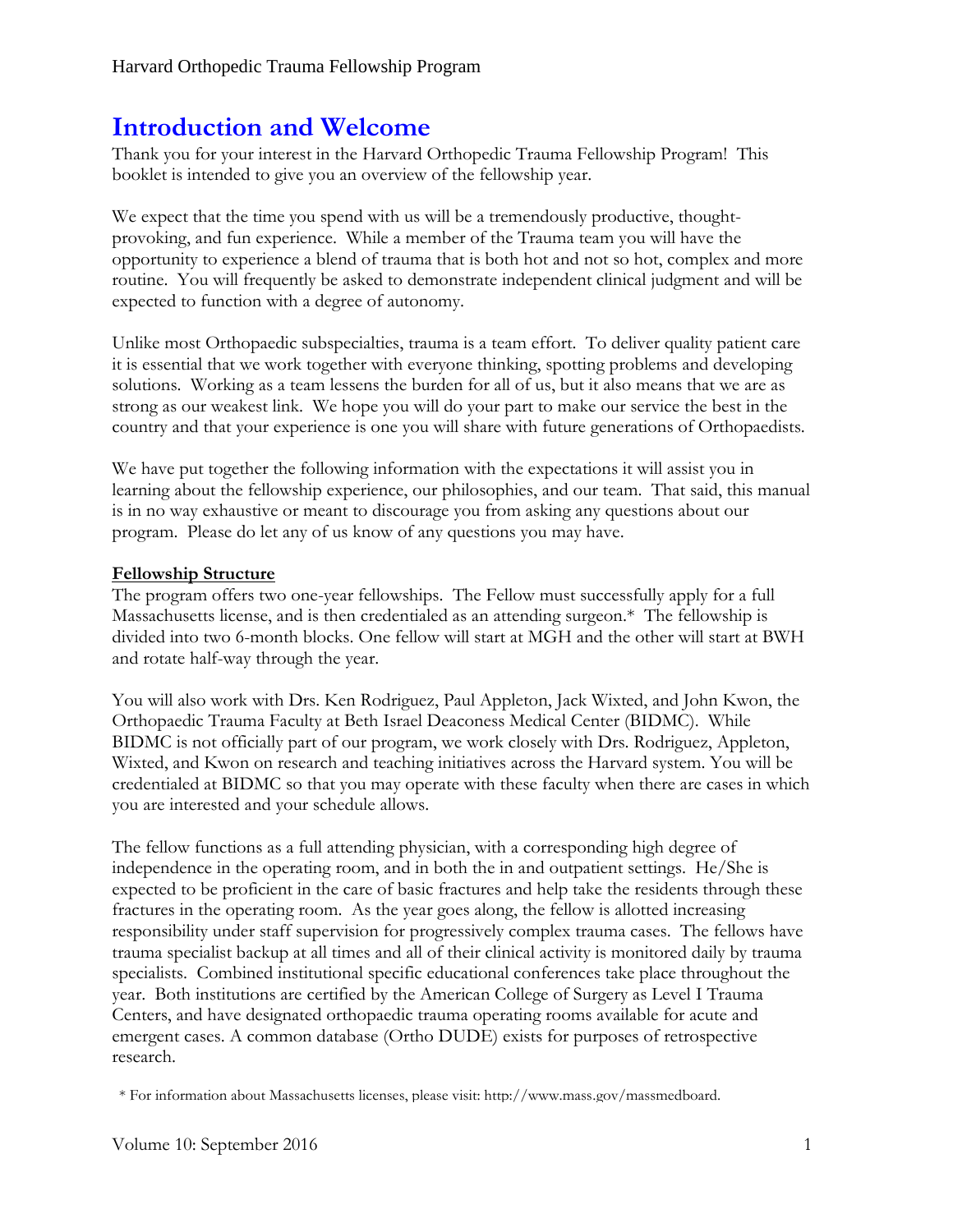While you will practice at a single hospital for six months at a time, you are encouraged to travel to the other 2 hospitals whenever there are good cases at that hospital – i.e. pelvic and acetabular fractures; nonunions. You are also encouraged to attend trauma-related meetings and seminars at these hospitals whenever you are available. We encourage our fellows to stay in close contact with one another so that you stay aware of these cases and meetings.

# **Faculty**

During the fellowship year, you will work closely with faculty on both the Trauma, Hand & Upper Extremity, and Foot & Ankle Services at the MGH and BWH. Below are the faculty and their affiliations.

# **Orthopedic Trauma Service**

# **Michael Weaver, M.D. – Fellowship Director**

Brigham and Women's Hospital Instructor of Orthopaedic Surgery Director, Harvard Orthopedic Trauma Initiative [mjweaver@partners.org](mailto:mjweaver@partners.org)

## **R. Malcolm Smith, M.D.**

Massachusetts General Hospital Chief of Orthopaedic Trauma Associate Professor of Orthopaedic Surgery Director, Harvard Orthopedic Trauma Initiative [msmith23@partners.org](mailto:msmith23@partners.org)

# **Mitchel Harris, M.D.**

Brigham and Women's Hospital Chief of Orthopedic Trauma Professor of Orthopaedic Surgery Treasurer, Harvard Orthopedic Trauma Initiative [mbharris@partners.org](mailto:mbharris@partners.org)

### **David Lhowe, M.D.**

Massachusetts General Hospital Assistant Professor of Orthopaedic Surgery Member, Harvard Orthopedic Trauma Initiative [dlhowe@partner.org](mailto:dlhowe@partner.org)

# **Marilyn Heng, M.D.** Massachusetts General Hospital Instructor of Orthopaedic Surgery At-Large Director, Harvard Orthopaedic Trauma Initiative [mheng@partners.org](mailto:mheng@partners.org)

# **Hand & Upper Extremity Service**

**Jesse Jupiter, M.D.** Massachusetts General Hospital Hansjörg Wyss AO Professor of Orthopaedic Surgery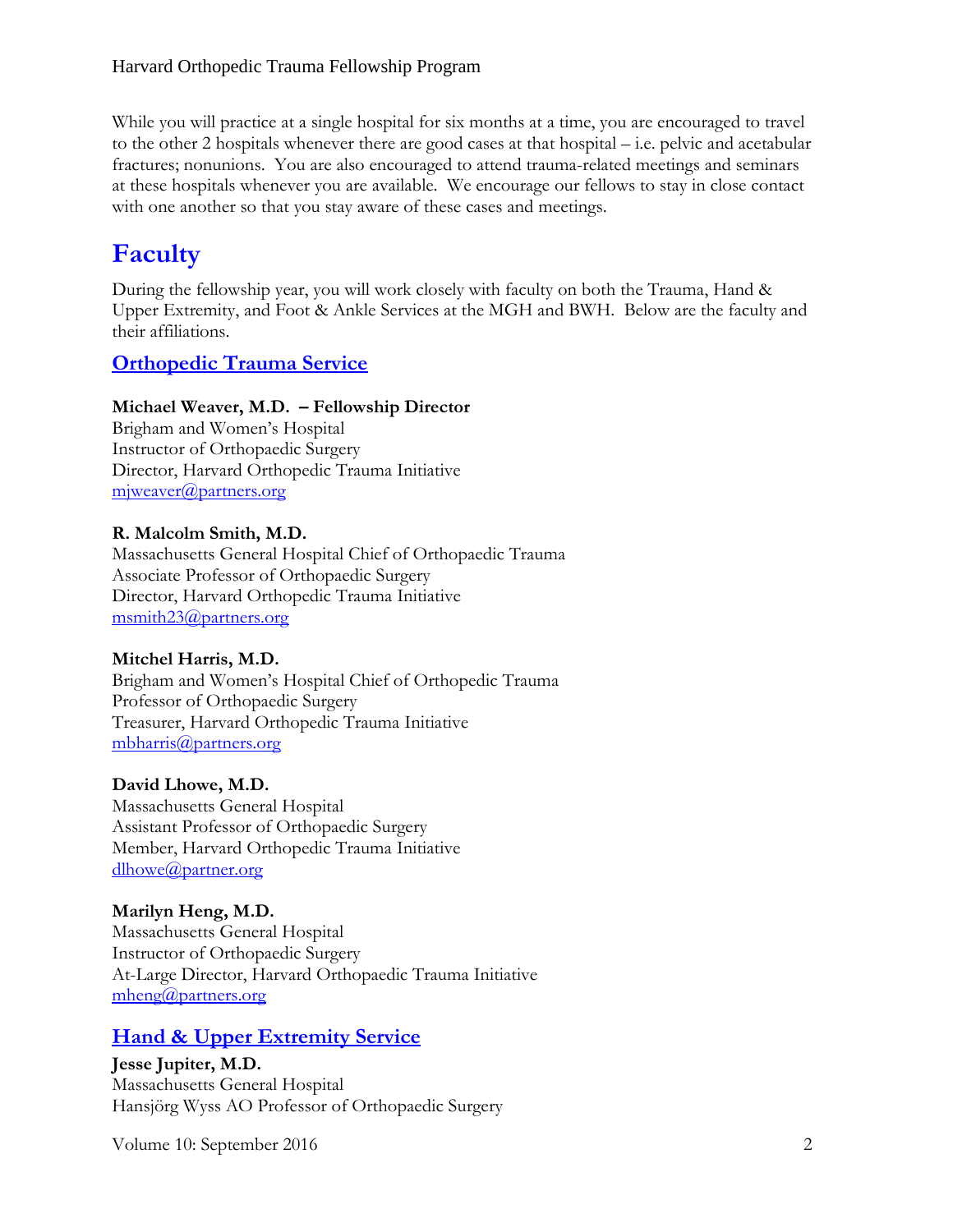## **Brandon Earp, M.D.**

Chief of Orthopedic Surgery Brigham and Women's Faulkner Hospital Brigham and Women's Hospital Assistant in Orthopaedic Surgery Hand and Upper Extremity Service

### **George Dyer, M.D.**

Director, Harvard Combined Orthopaedic Residency Program Brigham and Women's Hospital Assistant Professor of Orthopaedic Surgery Hand and Upper Extremity Service

## **Neal Chen, MD**

Massachusetts General Hospital Instructor in Orthopaedic Surgery Member, Harvard Orthopedic Trauma Initiative

# **Foot and Ankle Service**

## **Daniel Guss, MD, MBA**

Massachusetts General Hospital Foot & Ankle Service Instructor in Orthopaedic Surgery Member, Harvard Orthopedic Trauma Initiative

## **Eric M. Bluman, MD,PhD**

Brigham and Women's Hospital Lecturer on Orthopedic Surgery

### **Jeremy Smith, MD**

Brigham and Women's Faulkner Hospital Instructor in Orthopaedic Surgery

# **Geriatric Medicine - GIFTS**

Both inpatient teams at BWH and MGH include physicians from the Geriatric Medicine Service who help us better coordinate the treatment and care of our older patients with complex medical issues. This program is called GIFTS (Geriatric Inpatient Fracture Service). Our geriatricians Houman Javedan, MD, (BWH), and Franco Esteban-Garcia, MD, (MGH) will work with you to ensure your patients receive age-appropriate care while they recover from their injuries.

In addition to the above faculty, we strongly encourage you to take advantage of the many areas of clinical expertise available both at MGH and BWH. You are encouraged to discuss cases with other services and when appropriate assist in cases with other attendings and fellows.

# **Educational Program – Basic Curriculum**

**General Requirements:** In accordance with the general competencies endorsed by the ACGME, our Fellowship Program emphasizes the following core competencies: professionalism, patient care, medical knowledge, practice-based learning, interpersonal and communication skills and system-based practices.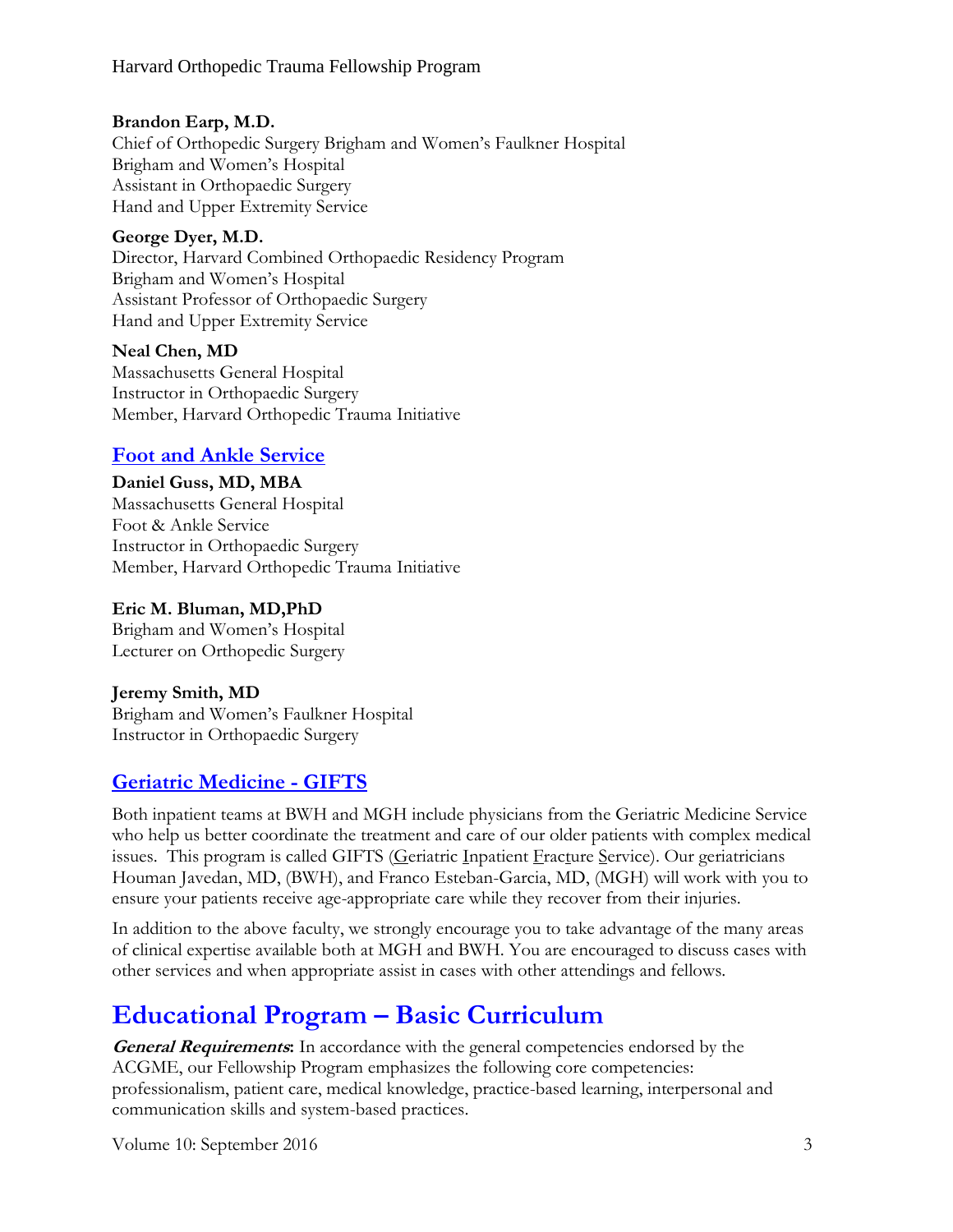**Professionalism:** The Fellow is expected to demonstrate respect, compassion, and integrity. He/She is expected to be responsive to the needs of his/her patients and demonstrate commitment to excellence and on-going professional development. Additionally, the Fellow will be expected to demonstrate a commitment to ethical principles pertaining to provision or withholding of clinical care, confidentiality of patient information, informed consent, and business practices. The Fellow will also be expected to demonstrate sensitivity and responsiveness to each patient's culture, age, gender, and disability.

**Clinical Competence:** The Fellowship Program has been designed to permit fellows to develop advanced technical competence in the field of orthopaedic trauma. The fellows must be able to provide patient care that is compassionate, appropriate, and effective for the treatment of health problems and the promotion of health. This will require effective communication and respectful behaviors when interacting with patients and their families. The Fellow will be responsible for making informed decisions about diagnostic and therapeutic interventions based on patient information and preferences, up-to-date scientific evidence, and clinical judgment. He/she will need to be able to develop and carry out patient management plans and to counsel and educate patients and their families.

Within each practice site the Fellow will be asked to practice cost-effective health care and resource allocation that does not compromise quality of care. He/she will need to advocate for quality patient care and assist patients in dealing with system complexities. Additionally, the faculty will emphasize the importance of knowing how to partner with health care managers and health care providers to assess, coordinate, and improve health care.

At each hospital the fellow will function as a junior attending with graduated responsibility as the year progresses and his or her abilities advance. Throughout the year, faculty will be available for consultation and assistance as necessary. Periodic performance reviews will occur with the program director or the site director. These will be based on evaluation by the individual faculty and, separately, by the PGY5 residents.

**The surgical experience:** At each hospital the fellow is scheduled to be in the operating room 3-4 days per week along with an attending. Each morning the trauma services at each hospital meet to review surgeries and admissions from the previous day and to review that day's operative cases. At this morning report the staff critically reviews the previous day's cases and discusses operative strategies and logistics for the day's cases. The staff then assigns cases to the fellow and residents based on the complexity of the cases. For complex cases the fellow operates with the attending either as the surgeon or first assistant depending on the case complexity and the fellow's ability. For less complex cases the fellow may be assigned to work with the resident either as the surgeon or as first assistant to the resident. The faculty review and evaluate all of the fellow's cases both pre- and post-operatively to provide constructive feedback.

Knowledge and skill sets that are specifically focused upon include but are not limited to:

a. An understanding and appreciation of the integral role of the orthopaedist in the management of the multiply injured patient.

- 1. Timing of orthopaedic procedures
- 2. Magnitude of procedures: Damage control *vs.* definitive treatment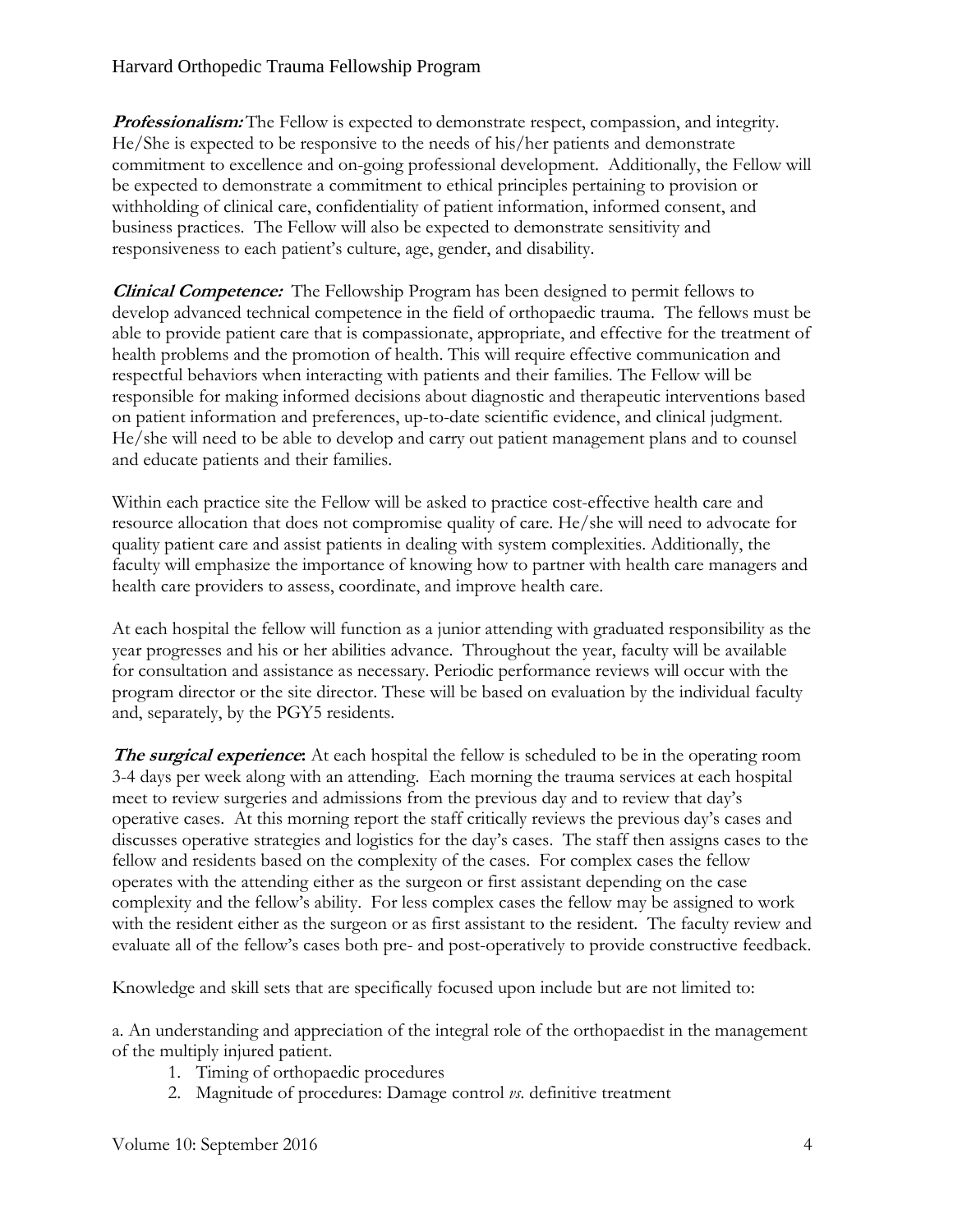- 3. Indications for early or immediate limb amputation, fasciotomy for compartment syndromes, and the appropriate clinical setting for limb salvage and reconstruction
- 4. Indications and techniques of for various types of internal and external fixation devices
- 5. The diagnosis and management of complications related to orthopaedic trauma
	- a. Soft tissue
	- b. Hardware related
	- c. Boney complications: nonunions, malunions, osteomyelitis
	- d. Psychological effects of trauma on the patient and family
	- e. Familiarity with recuperative and rehabilitation techniques and the utilization of physical and occupational therapy enabling the injured patient to return to function.

The fellowship provides a busy operative experience with each fellow involved in over 350 cases either as surgeon or first assistant. By the end of the program the fellow is expected to be proficient in the management of complex pelvic and acetabular trauma, complex intra-articular fractures, the multiply-injured patient, and to be expert in the management of basic fractures.

# *More specifically:*

- Pelvic and acetabular fractures represent the most complex of orthopaedic trauma cases. Between the two hospitals we see approximately 150 of these cases per year. An effort is made to ensure that one or both fellows are involved in all these cases.
- Both campuses have trauma surgeons who have completed fellowship training that includes the management of spinal fractures. The Fellows will be afforded the opportunity to participate in these cases, but it will not be required.

We are acutely aware of the need to train our residents. The fellows are expected to be proficient in basic fracture surgery. Thus, basic fracture cases are reserved for the residents under the supervision of the faculty or the fellow. There will be active, on-going monitoring by the faculty to ensure that the fellowship educational and surgical experience does not interfere with the educational or surgical experience of the residents.

These arrangements are designed to accomplish three essential goals:

- 1. Teach the fellow how to do complex orthopaedic trauma cases.
- 2. Provide the fellow with an independent operative experience with back up as necessary and next day constructive feedback.
- 3. Allow the fellow the experience of teaching the residents.

**The outpatient clinics** – At the MGH the fellow conducts 1.25 outpatient clinics per week to see an average of 35 patients total for the week. The full day clinic is conducted in conjunction with a faculty clinic and the half-day clinic is conducted separately. At the BWH the fellow conducts one half-day clinic per week to see an average of 15-20 patients and assists in faculty clinics when available. The outpatient clinics allow the fellow the chance to follow patients he or she has operated on and to see new patients and devise management plans. With these clinics the fellow has his "own patients" and is expected to deal with all patient phone calls and related paper work. The fellow has an administrative assistant at both sites.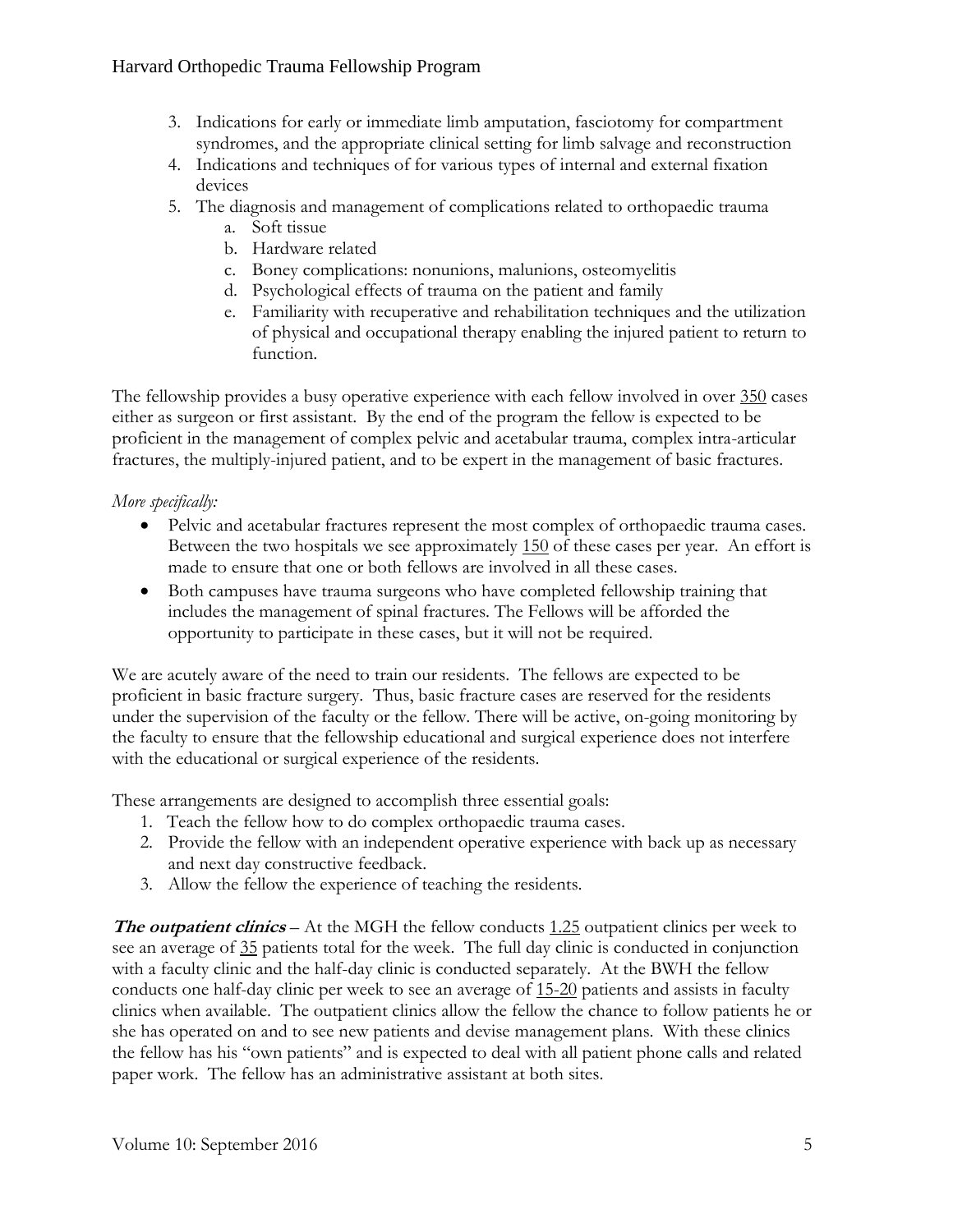**Inpatient responsibilities:** The PGY5 residents are expected to run the inpatient services. The fellow's role is as an attending on the service.

*Call responsibilities:* The fellow is included in the regular call schedule as an attending and takes the same amount of call as other trauma attendings. The fellow is assigned one call day per week and one weekend per month. If the fellow volunteers to cover additional uncovered days he or she receives additional pay for that day. On average the fellows cover one additional day per month. While on call, the fellow is expected to operate only on true emergency cases. Faculty backup is always available. The fellow is expected to call the Faculty for advice and assistance before taking a complex case to the OR

# **Educational Conferences and Meetings:**

**In House:** Our fellowship curriculum contains two main didactic components: a bimonthly faculty-run fellow-specific educational conference; and quarterly cadaver skills sessions at a nearby surgical education center. The fellows are quite involved with the skills sessions, selecting the topics of interest and the guest sages for each.

**Out of House:** We believe strongly that training outside of the hospital is an important part of the fellowship experience. With this in mind, we pay for our fellows to attend up to four (4) educational conferences and meetings per year – including the OTA, the AONA Pelvic and Acetabular Fracture Management Course, and the Nottingham Fracture Forum. Fellows also attend Paul Tornetta's Annual OTA Fellows Course in Boston.

**Salary and Benefits**: The Orthopaedic Trauma Fellow salary is commensurate with that of a PGY-6 in our system. The salary for the 2015-16 academic year is \$75,800. Salaries are adjusted by 2-3% each year. Benefits include many competitive health, dental, and vision coverage options.

# **Research**

# **General**

The Trauma Service has an active basic science and clinical research program. Fellows are expected to complete a research project during the academic year. By the end of the fellowship, you are expected to have a manuscript prepared for presentation at our annual Harvard Orthopedic Trauma Research Day with the ultimate goal of publication.

We have full-time research coordinators and a statistician to help you with your projects.

# **Harvard Orthopedic Trauma Initiative Research Collaboration**

The trauma services of the four Harvard hospitals – MGH, BWH, Beth Israel Deaconess, and Children's Hospital – collaborate whenever possible on clinical research. Toward this end, we convene a Harvard-wide research monthly meeting where there are discussions about ongoing and future research ideas, projects, and collaborations. Attendees include clinical faculty, fellows, residents, research staff, and personnel from the labs. Anyone interested in working on or learning about how to do research is encouraged to attend. Fellows are expected to attend.

# **Ortho DUDE – Data Utility for Documentation and Education**

Since April 2002, the Partners Orthopaedic Trauma Service has been using a database application called Ortho DUDE to track all fractures, dislocations, and major soft tissue injuries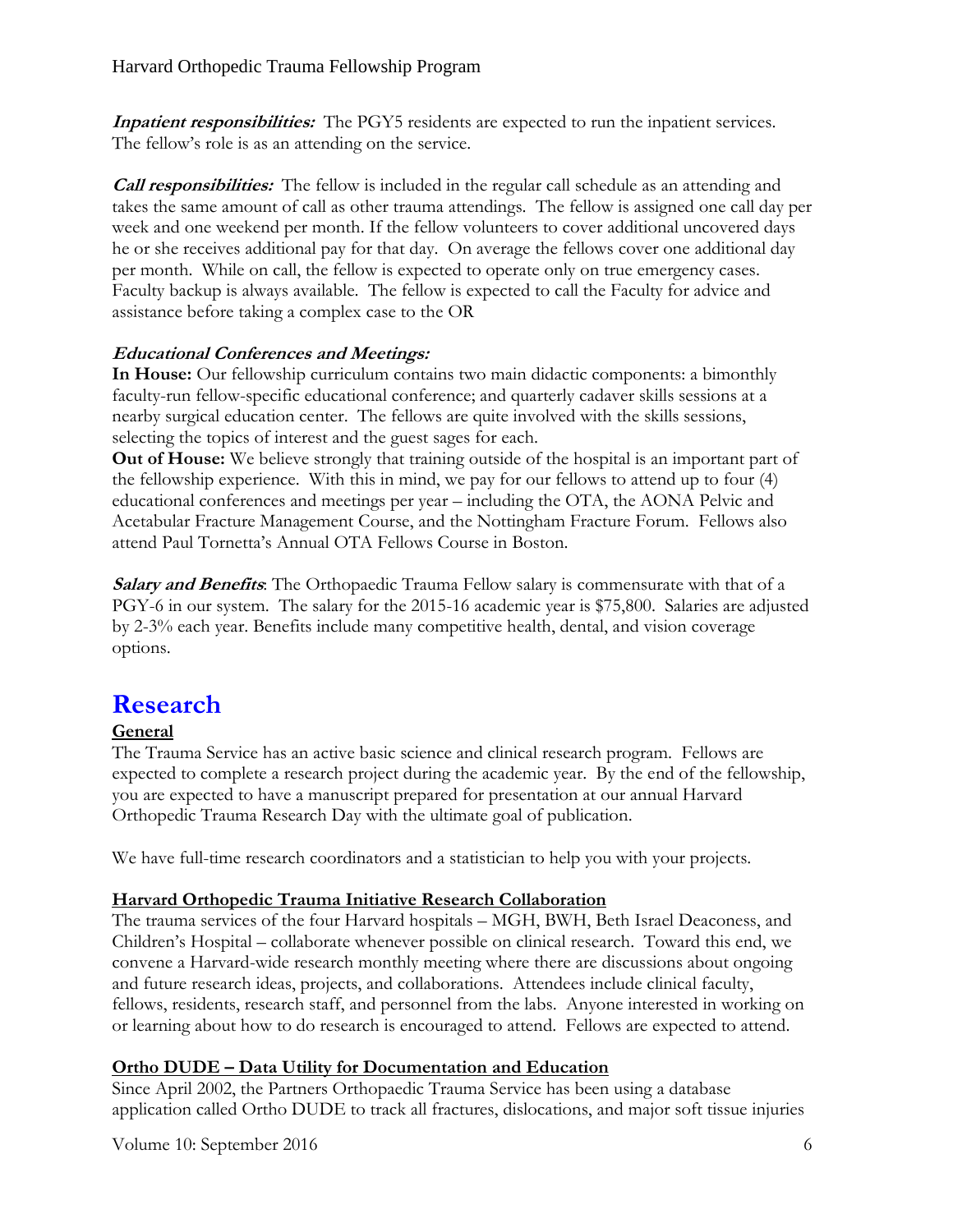and their operative treatments. To date, there are approximately **100,000** patients in DUDE. As a fellow, you will be able to mine the associated data for projects and papers.

# **Hospital and Service Information**

For more information about our hospitals and service in general, please visit our websites:

<http://www.brighamandwomens.org/orthopedics/> <http://www.massgeneral.org/ortho/> <http://www.bidmc.org/Centers-and-Departments/Departments/Orthopaedic-Surgery.aspx> <http://achesandjoints.org/trauma/>

# **Questions**

Please contact our Program Director, Karen M. Bernstein with questions: 617-525-7150; kmbernstein@partners.org.

# **Alumni**

We maintain great relationships with all of our former fellows. Please feel free to contact any of them.

# **Stéphane Bergeron, MD**

Fellowship Year: 2011-12 Jewish General Hospital McGill University Montreal, Quebec Office: 514-340-8222; Extension 3605

### **Srino Bharam, MD**

Fellowship Year: 2000-01 Roosevelt/St. Luke's Hospital New York City, NY (212) 691-3535 [www.srinobharammd.com](http://www.srinobharammd.com/) [srino.bharam@gmail.com](mailto:srino.bharam@gmail.com)

# **Tim Bhattacharyya, MD**

Fellowship Year: 2003-04 Ortho Bethesda 10215 Fernwood Road, Suite 506 Bethesda, MD 20817 [tbhattacharyya@bcc-ortho.com](mailto:tbhattacharyya@bcc-ortho.com)

### **Henry Boateng, MD**

Fellowship Year: 2008-09 Penn State Hershey Bone and Joint Institute 30 Hope Drive, Building B, Suite 2400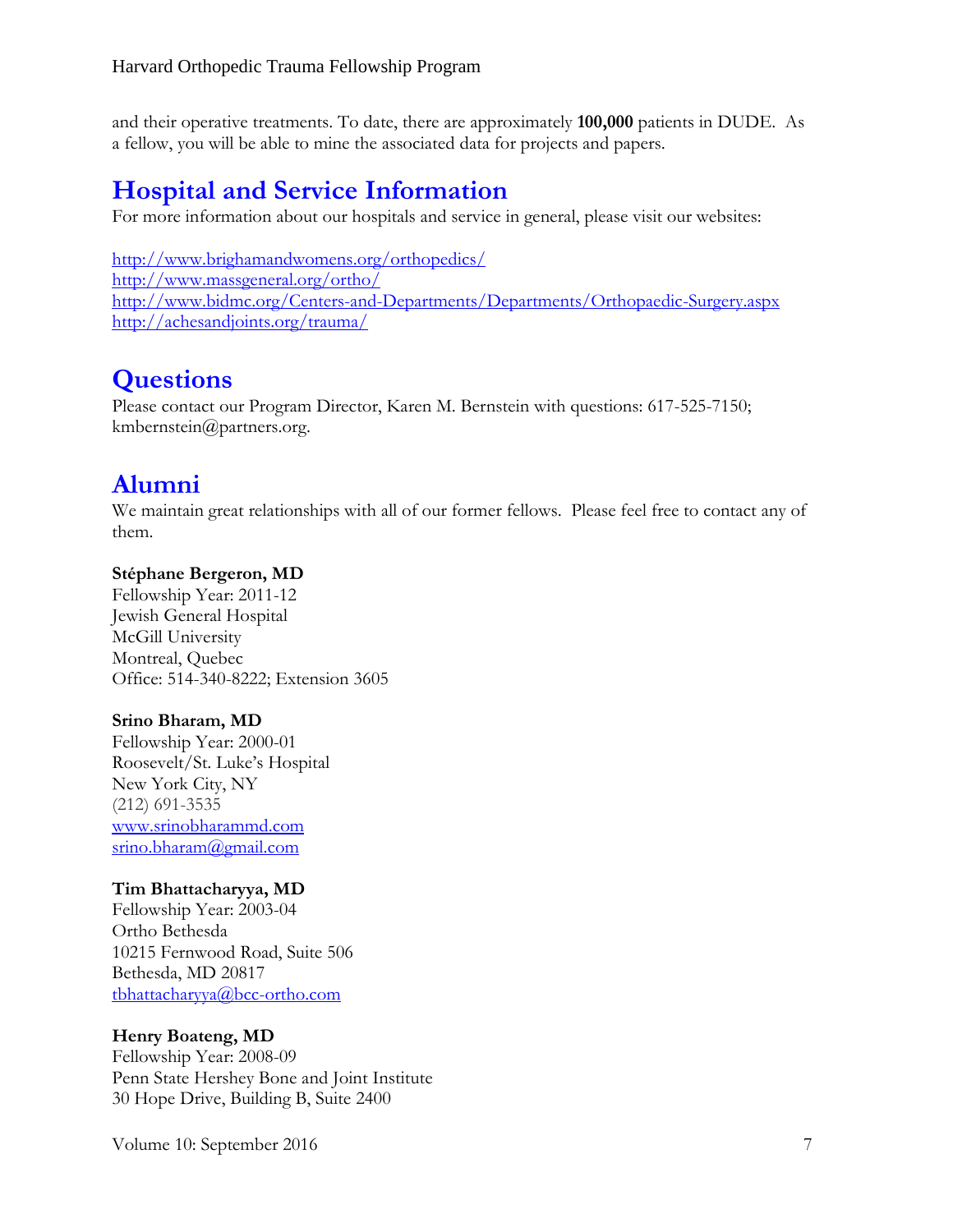Hershey, PA 17033-0850 Phone: (202) 271-5264 [Hboaten1@gmail.com](mailto:Hboaten1@gmail.com)

#### **Christopher Breen, MD**

Fellowship Year: 2001-02 206 Cass Avenue Woonsocket, RI 02895 (401) 767-1580 [breenmd@gmail.com](mailto:breenmd@gmail.com)

## **Joaquin Castaneda, MD**

Fellowship Year: 2007-08 Orthopaedic Trauma and Reconstructive Surgery 285 E. State Street Suite 500 Columbus, OH 43215 [castahu@yahoo.com](mailto:castahu@yahoo.com) **George Chaus, MD** Fellowship Year: 2014-15 Front Range Orthopedics and Spine – Longmont 1551 Professional Lane Longmont, CO 80501 [George.Chaus@me.com](mailto:George.Chaus@me.com)

#### **Lauren Crocco, MD**

Fellowship Year: 2013-14 Staff Orthopedic Surgeon Montefiore Hospital New York City, NY [laurencrocco@gmail.com](mailto:laurencrocco@gmail.com) 914-419-0598

#### **Erica Dafford, MD**

Fellowship Year: 2009-10 South Shore Hospital 55 Fogg Road Weymouth, MA Phone: (608) 695-3646 E-mail: [ebg113@hotmail.com](mailto:ebg113@hotmail.com)

### **Roy I. Davidovitch, MD**

Fellowship Year: 2006-07 NYU Hospital for Joint Diseases Chief, Orthopaedic Trauma Service, Jamaica Hospital Medical Center 301 E.  $17<sup>th</sup>$  Street New York, NY 10003 Phone: 212-598-6115 [Roy.Davidovitch@nyumc.org](mailto:Roy.Davidovitch@nyumc.org)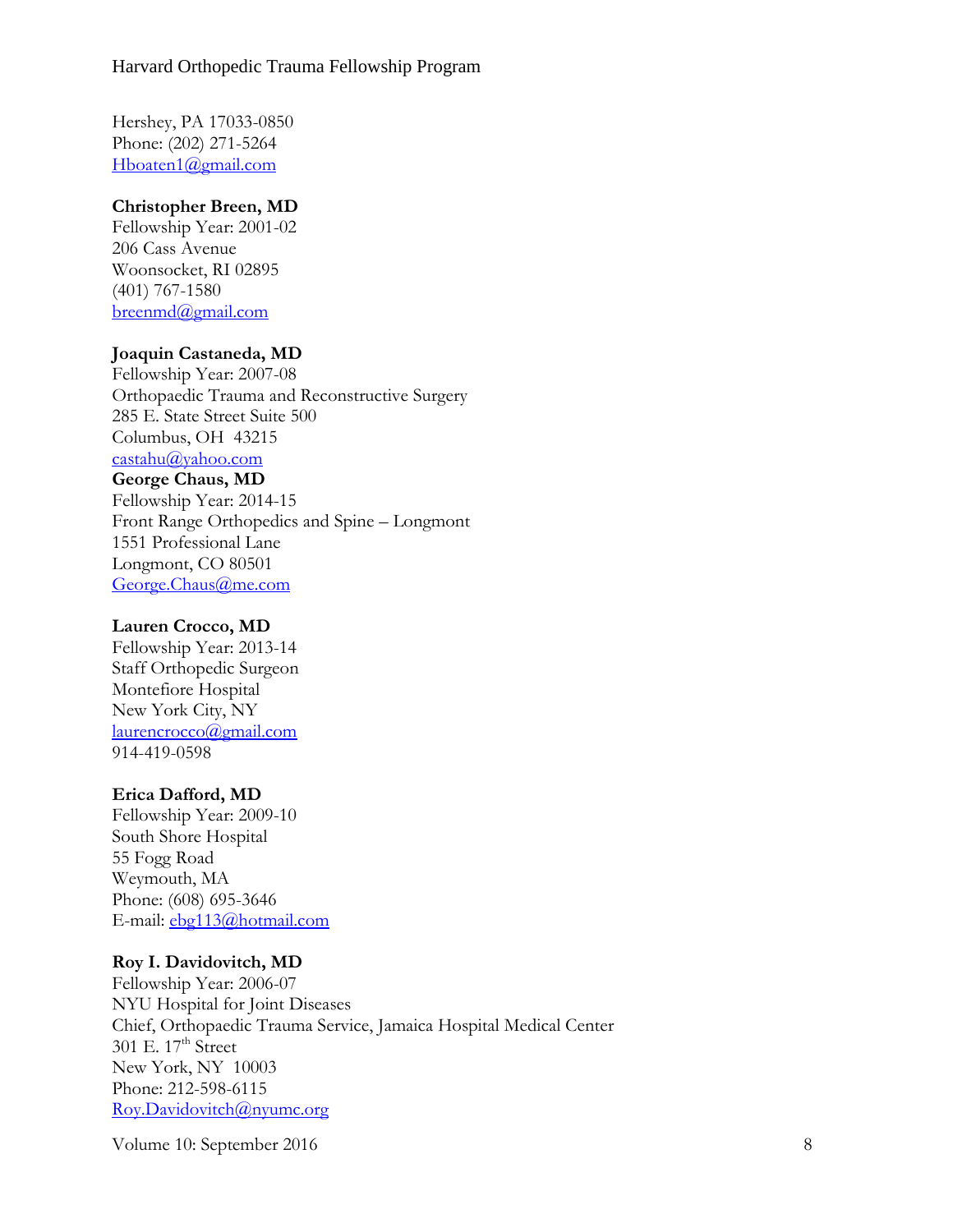**Colin Heinle, MD**

Fellowship Year: 2013-14 [Colin.heinle@gmail.com](mailto:Colin.heinle@gmail.com) 207-841-3694

#### **Marilyn Heng, MD**

Fellowship Year: 2012-13 Department of Orthopaedic Surgery Massachusetts General Hospital Yawkey Center for Outpatient Care, Suite 3C 55 Fruit Street Boston, MA 02114 O: 617-643-0149 C: 617-602-2688 [mheng@partners.org](mailto:mheng@partners.org)

#### **David Joseph, MD**

Fellowship Year: 2002-03 Elmhurst Hospital 79-01 Broadway D4-55 Elmhurst,NY 11373 [Davidjosephmd@gmail.com](mailto:Davidjosephmd@gmail.com)

#### **Amir Khosbin, M, FRCSC**

Fellowship Year: 2015-2016 2016-2017 Adult Reconstruction and Joint Replacement Fellow Hospital for Special Surgery 535 East 70th Street New York, NY 10021 [Khoshbin82@gmail.com](mailto:Khoshbin82@gmail.com)

#### **Brian Ladner, MD**

Fellowship Year: 2010-11 North Oaks Health System 15790 Paul Vega Drive Hammond, LA 70403 [Blad333@aol.com](mailto:Blad333@aol.com)

#### **Kevin Luttrell, MD**

Fellowship Year: 2014-15 Department of Orthopedics East Texas Medical Center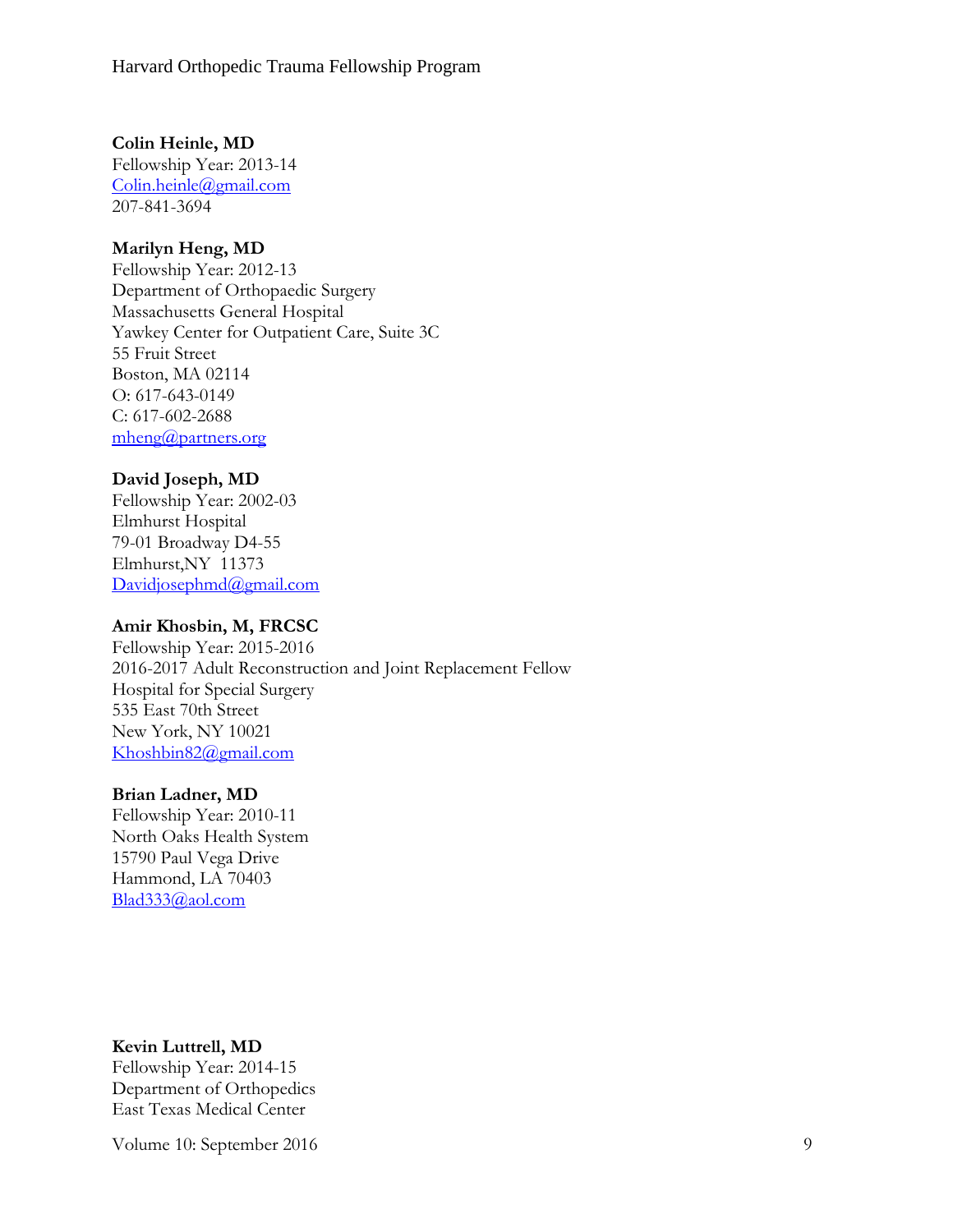1000 S. Beckham Avenue Tyler, TX 75701 [Dr.kevin.luttrell@gmail.com](mailto:Dr.kevin.luttrell@gmail.com)

#### **Eric Marsh, MD**

Fellowship Year: 2005 -06 Rutland Regional Medical Center Department of Orthopaedics 160 Allen Street Rutland, VT 05701 ejmarsh73@yahoo.com

#### **Trevor Owen, MD**

Fellowship Year: 2011 -12 Orthopaedic Trauma Surgeon Carilion Clinic Roanoke, VA [docowen@gmail.com](mailto:docowen@gmail.com)

#### **Nimesh Patel, M D**

Fellowship Year: 2008 -09 Panorama Orthopaedics 660 Golden Ridge Road, Suite 250 Golden, CO 80401 [nimeshpatel100@gmail.com](mailto:nimeshpatel100@gmail.com)

#### **Trinity Pilkington, MD**

Fellowship Year: 2007 -08 104 Sheldon Ct Yorktown, VA 23693 Phone: 412-716-9211 [trinitypilkington@yahoo.com](mailto:trinitypilkington@yahoo.com)

#### **Kevin Riché, MD**

Fellowship Year: 2006 -07 Orthopaedic Traumatologist 8080 Bluebonnet Blvd, Suite 1000 Baton Rouge, LA 70808 Office: 225 -924 -2424 Cell: 225 -993 -2374 [kevinbriche@gmail.com](mailto:kevinbriche@gmail.com)

### **Charisse Sparks, MD**

Fellowship Year: 2004 -05 3920 Harley Ridge Road Longview, T X 75604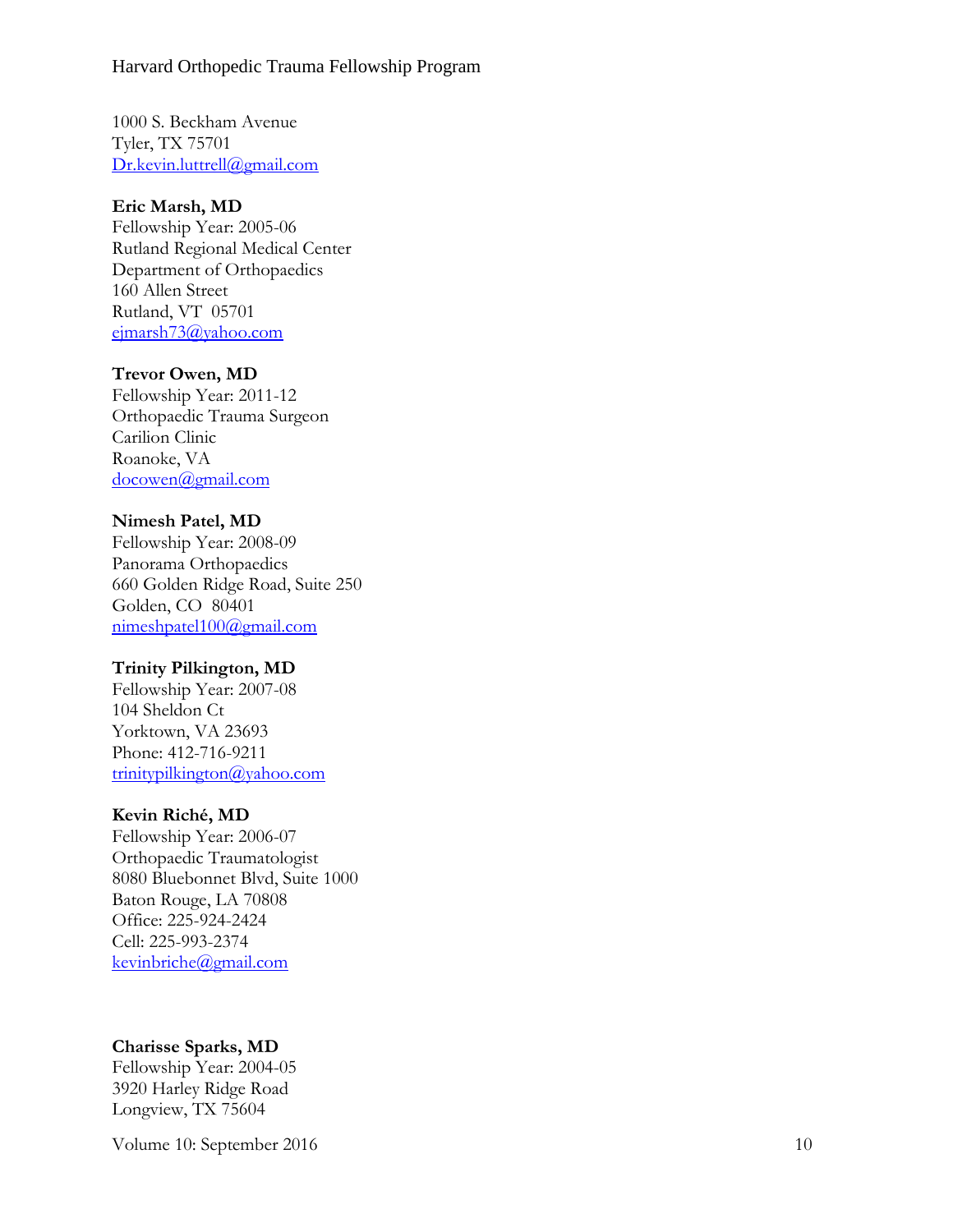#### [charisse.sparks@heartland](mailto:charisse.sparks@heartland-health.com) -health.com

#### **Michael Sridhar, MD**

Fellowship Year: 2012 -13 Steadman Hawkins Clinic of the Carolinas Greenville Health System Assistant Professor of Orthopaedic Surgery 105 Doctors Drive Greenville, SC 29605 Cell: 386 -679 -0804 michaelsridhar@gmail.com

#### **Eugene Toney, MD**

Fellowship Year: 2010 -11 3288 Moanalua Road Division of Orthopedic Surgery Third Floor Honolulu, HI 96819 Cell: 317 -289 -7351 [eatoney@hotmail.com](mailto:eatoney@hotmail.com)

#### **Hans P. Van Lancker, MD, FRCS C**

Fellowship Year: 2015 -2016 Chief Orthopedic Trauma St. Elizabeth's Medical Center Bone & Joint Center 736 Cambridge St, CCP9 Brighton, MA 02135 [hans.vanlancker@steward.org](mailto:hans.vanlancker@steward.org)

#### **Michael J. Weaver, M D**

Fellowship Year: 2009-10 Department of Orthopaedic Surgery Brigham and Women's Hospital 75 Francis Street Boston, MA 02115 Office: 617-525-8088 Cell: 617 -459 -2233 mjweaver@partners.org

### **John (Jack) J. Wixted M.D.**

Fellowship Year: 2003 -04 Beth Israel Deaconess Medical Center Office: 617-667-3940